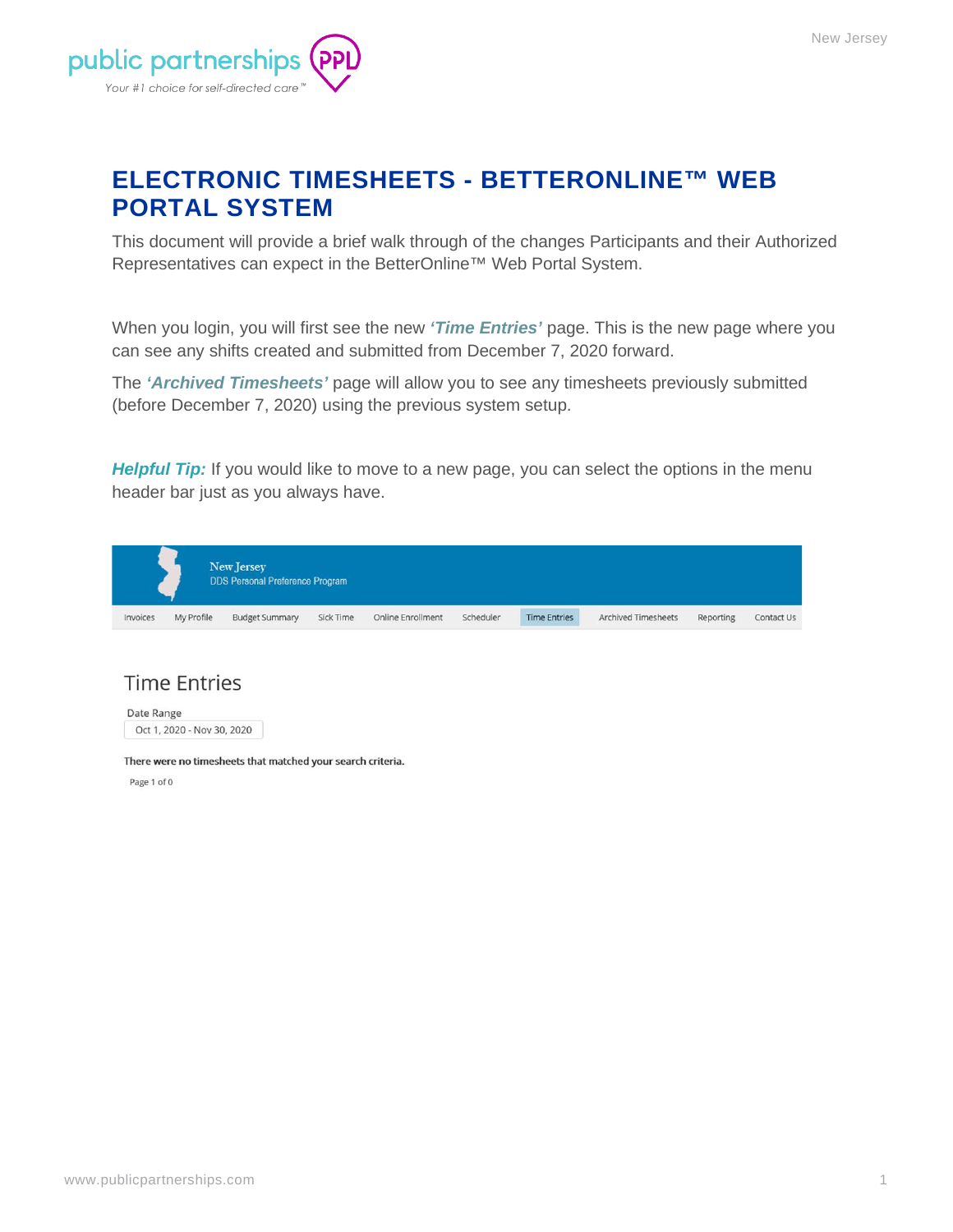

# **TIME ENTRIES**

If you have previously used the PPL electronic timesheet, you will now notice a change to the system. The page that used to be called *'Participant View Timesheets'* now says *'Time Entries'.* 

All of the things you used to do in the Participant View Timesheets page, you can still do in the Time Entries page. PPL needed to make this system change to support the new EVV functionality.

## *What can I do in the Time Entries page?*

In the Time Entries page, you can:

- Review shifts submitted for your approval
- Approve or Reject submitted shifts
- Check to see if shifts were paid

### *How do I use the Time Entries page?*

- Select the Provider (for whom you wish to approve or review a shift)
- Select the Pay Period for Providers that 'Need Approval'

| <b>Time Entries</b>                                            |                 |                         |                    |                     |                     |                     |                     |
|----------------------------------------------------------------|-----------------|-------------------------|--------------------|---------------------|---------------------|---------------------|---------------------|
| Date Range<br>Sep 1, 2020 - Oct 24, 2020                       |                 |                         |                    |                     |                     |                     |                     |
|                                                                |                 |                         |                    |                     |                     |                     |                     |
|                                                                |                 |                         |                    |                     |                     |                     |                     |
|                                                                | Provider        | PPL Provider ID   Hours | Ready For Approval | <b>Gross Amount</b> | <b>Check Amount</b> | Check No            | <b>Action</b>       |
|                                                                | QA TestProvider | PODA0000114 3h 0m       |                    |                     |                     |                     | <b>View Entries</b> |
| Pay Period<br>10/01/2020 - 10/15/2020<br>9/16/2020 - 9/30/2020 | QA TestProvider | PODA0000114 5h 0m       |                    | \$56.90             | \$27.25             | Pay Stub (RA305993) | <b>View Entries</b> |

Page 1 of 1